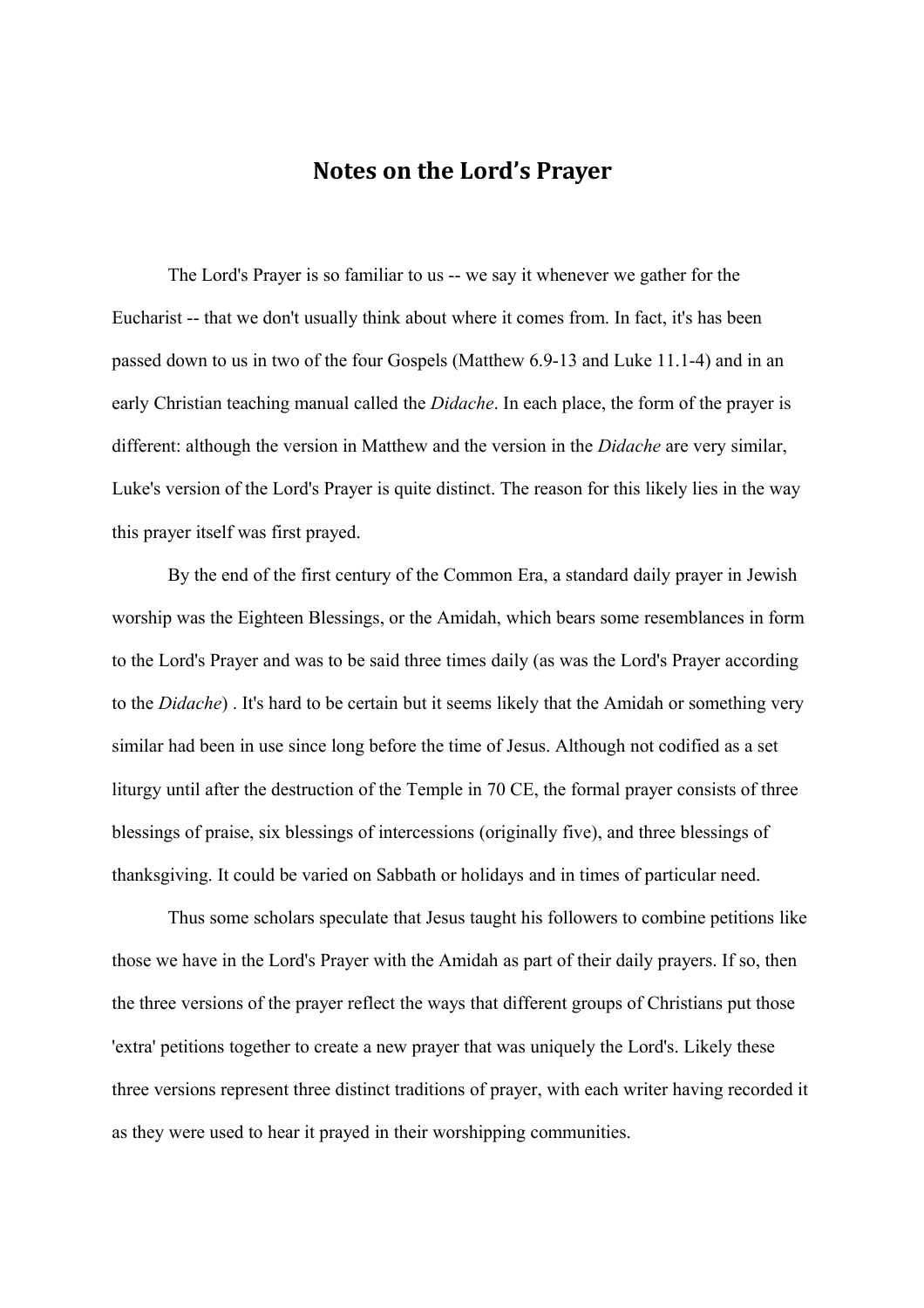We should also keep in mind the contexts in which the Lord's Prayer occurs. The Matthean text is part of the Sermon on the Mount. There it is part of a section of general instruction about prayer, beginning at 6.1. Jesus counselled his disciples to pray with brevity, since their Father already knows what they need before they ask and introduced the prayer by saying 'So pray like this'. In Luke on the other hand the prayer is given as Jesus' response to a request from his disciples: 'Lord, teach us to how to pray, as John also taught his disciples!' His answer is the prayer, introduced with 'Whenever you pray, say'. The *Didache* is not a narrative of events in Jesus' life and ministry like the gospels; thus the context of the prayer is completely different there. It comes in a section on prayer and fasting. The author exhorted his readers not to fast as hypocrites do, and also not to pray as they do. Rather, he writes, one should pray as the Lord did in his gospel.

If we put the three versions together in a table, it's easier to compare them:

| <b>Matthew:</b>                                                         | Luke:                                                                          | <b>Didache</b>                                                         |  |
|-------------------------------------------------------------------------|--------------------------------------------------------------------------------|------------------------------------------------------------------------|--|
| Our Father in heaven,                                                   | Father,                                                                        | Our Father in Heaven,                                                  |  |
| Your Name be made holy;                                                 | Your Name be made holy;                                                        | Your Name be made holy;                                                |  |
| Your Kingdom come;                                                      | Your Kingdom come;                                                             | Your Kingdom come;                                                     |  |
| Your Will be done also on<br>earth as in heaven;                        |                                                                                | Your Will be done also on<br>earth as in heaven;                       |  |
| Give us today our bread for<br>the coming day;                          | Give us day by day our bread<br>for the coming day;                            | Give us today our bread for<br>the coming day;                         |  |
| And forgive us our debts as<br>we also herewith forgive our<br>debtors; | And forgive us our sins, for<br>we truly ourselves forgive all<br>our debtors; | And forgive us our debt as<br>we also forgive our debtors;             |  |
| And bring us not to the trial,<br>but deliver us from the Evil<br>One.  | And bring us not to the trial.                                                 | And bring us not to the trial,<br>but deliver us from the Evil<br>One; |  |
|                                                                         |                                                                                | For the Power and the Glory<br>are yours forever.                      |  |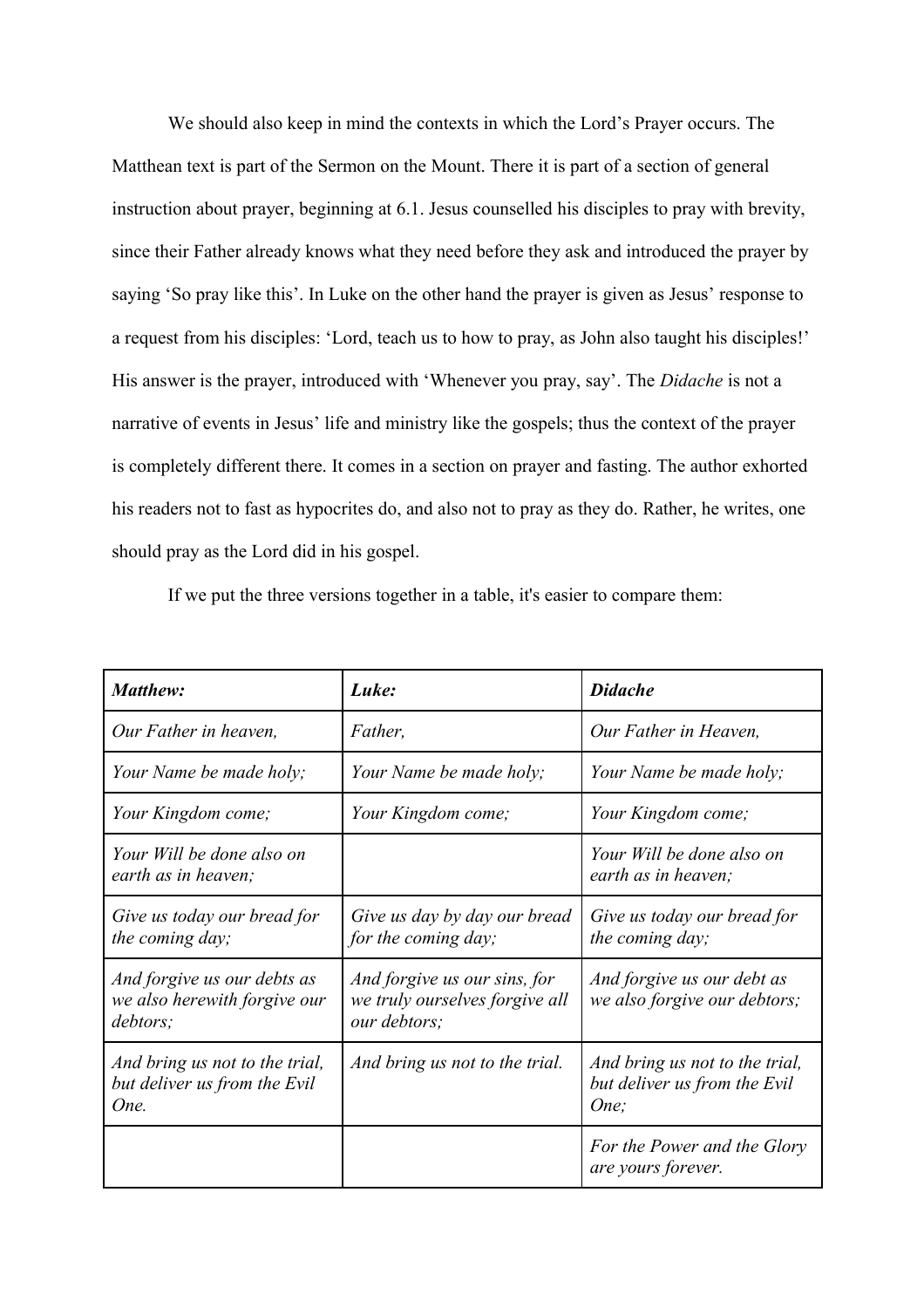In the fullest version, that of the *Didache*, there are eight individual clauses in the prayer, in Matthew's version there are seven, and in Luke's, six. Let's look at each one in turn.

#### **First clause:**

| Our Father in Heaven | Matthew and <i>Didache</i> |
|----------------------|----------------------------|
| Father               | Luke.                      |

This clause is simple yet very profound. Jesus taught his disciples that when they pray they should first address God as 'Father'. Not as King, or Creator, or any other title we know for God, but as a parent. This points to the same truth as is expressed differently in the Fourth Gospel, that Jesus has made us able to be part of the familial relationship that exists between himself and his Father. We too are now children of God and should address God as our father. The old categories, such as king and mighty warrior, so important in the First Testament, have been subsumed or even removed by the new relationship.

Note that in the Lucan version the address is simply 'Father' – the intimacy of 'our' and the glory of 'in Heaven' are both missing. Certainly it sounds simpler and some have concluded it is the earliest form of the prayer. It may also have to do with the different audiences and traditions underlying the two gospels. Matthew arose from and was originally addressed to a Jewish Christian community and Luke arose from and was originally addressed to a Gentile Christian community.

## **Second clause:**

Your Name be made holy Matthew, *Didache*, and Luke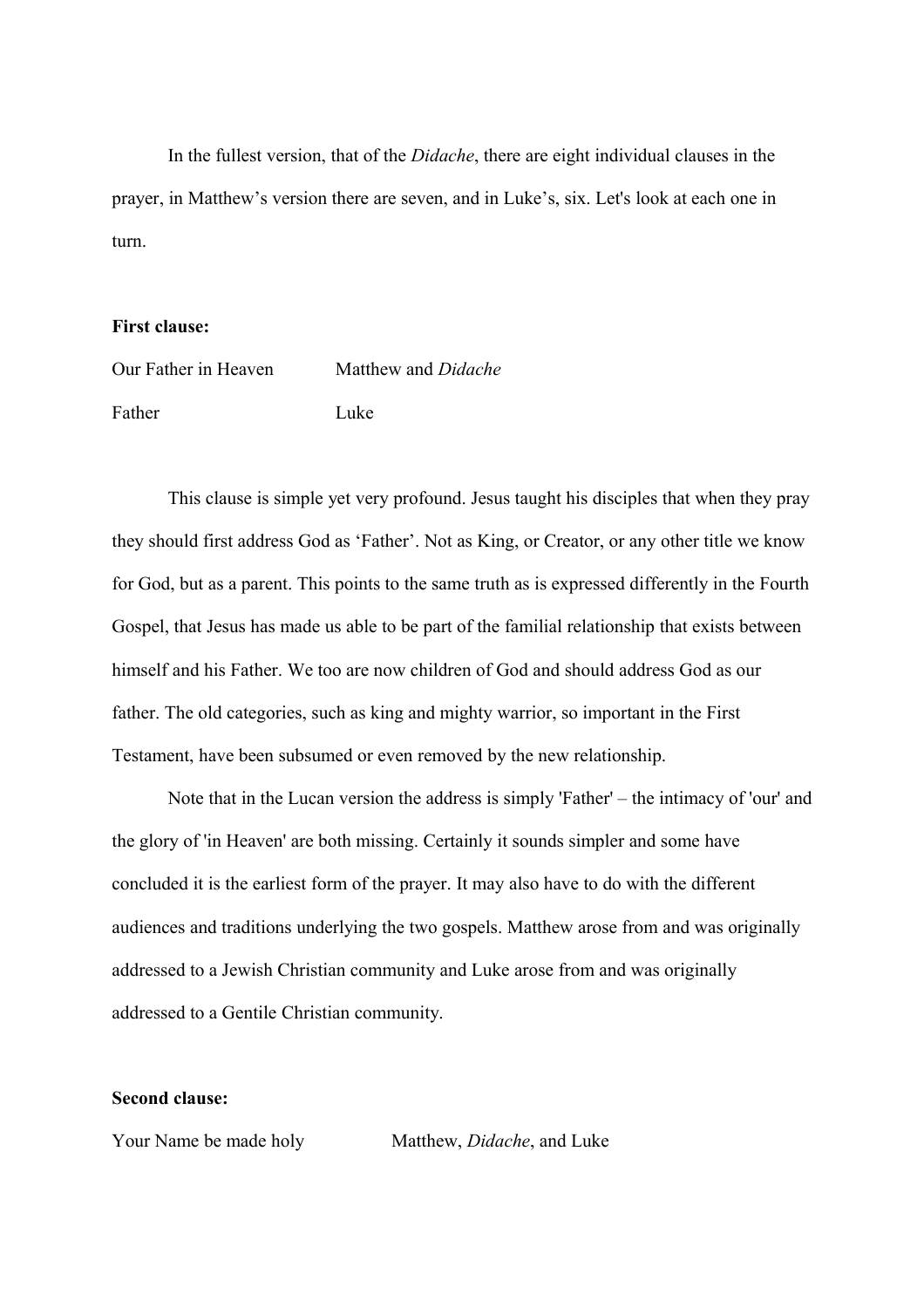This is the first of three opening petitions, all of which concern God and our relationship to God. All three are somewhat difficult to render in English, because of the ways that English syntax differs from Greek. But basically we are here expressing our desire that the holiness of God's Name should be known and recognised. Obviously we know before we pray this petition that God is intrinsically holy and so is God's Name. Why pray for God's Name to be hallowed or sanctified when we know that in fact it is holy? This petition is really a prayer that all humankind join us in that recognition and share in glorifiying God for God's holiness.

## **Third clause:**

Your Kingdom come Matthew, *Didache*, Luke

In this second petition, we pray for the coming of the Kingdom which was so important a part of Jesus' preaching. He exorted his hearers with the words, 'The Kingdom of God has come near' in Mark 1.15 and Matthew 4.17, and here he taught his disciples to pray constantly for the full arrival of that Kingdom among them. He also spoke of this Kingdom in his parables, particularly in a series of parables in Matthew 13: the soil and the seed, the wheat and the tares, the mustard seed, the leaven and the dough, the hidden treasure, the pearl of great price, and the net of fish. Each parable illuminates a different aspect of the Kingdom as we experience it on earth, such as its transformative power, its growth, or its concealment.

But in all Jesus' words about the Kingdom on earth, we also grasp what will be fully revealed only at the end, when the Kingdom comes in its fulness among all people. That is the coming we pray for here.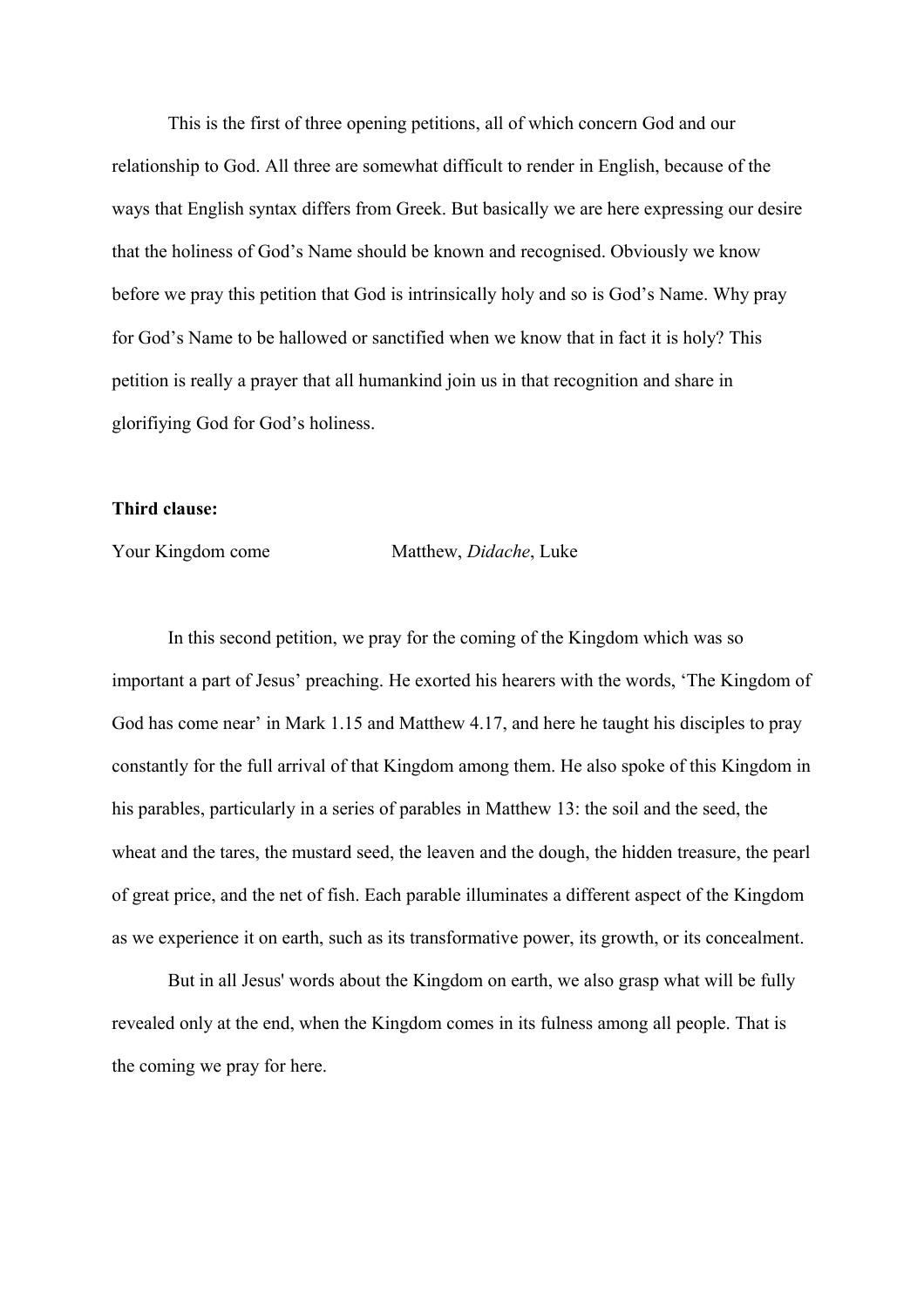#### **Fourth clause:**

Your Will be done also on earth as in heaven Matthew, *Didache*

In the third petition, we pray for the day when God's will is carried out by humankind as it is already done in heaven by God's angels. As individuals and as Christ's body, the Church, we strive to do God's will in this way. Our obedience to God's will in conformity with the example that Jesus has set for us is a vital component to our Christian life of faith. As John tells us in his gospel, this obedience in love is part of the relationship of trust and belief we have with Jesus, which allows us in turn to participate in the relationship between the Father and the Son.

Taken collectively, these three petitions are all eschatalogical, that is, they look to the future time of fulfillment at the Lord's Day. What they ask for – universal recognition of the holiness of God, the coming of the Kingdom, and the accomplishment of God's will – are the features of the new covenant community, inaugurated by Jesus' sacrificial death but only to be brought to completion in Jesus' glorious return. In the meantime, in these on-going 'last days' we pray these three petitions as a reminder of our future hope and of the need to complete God's purpose in the world.

### **Fifth clause:**

Give us today our bread for the coming day Matthew, *Didache* Give us day by day our bread for the coming day Luke

There are two important points to make about this petition. First of all Matthew and the *Didache* use the expression 'Give us today' while Luke uses 'Give us day by day' – the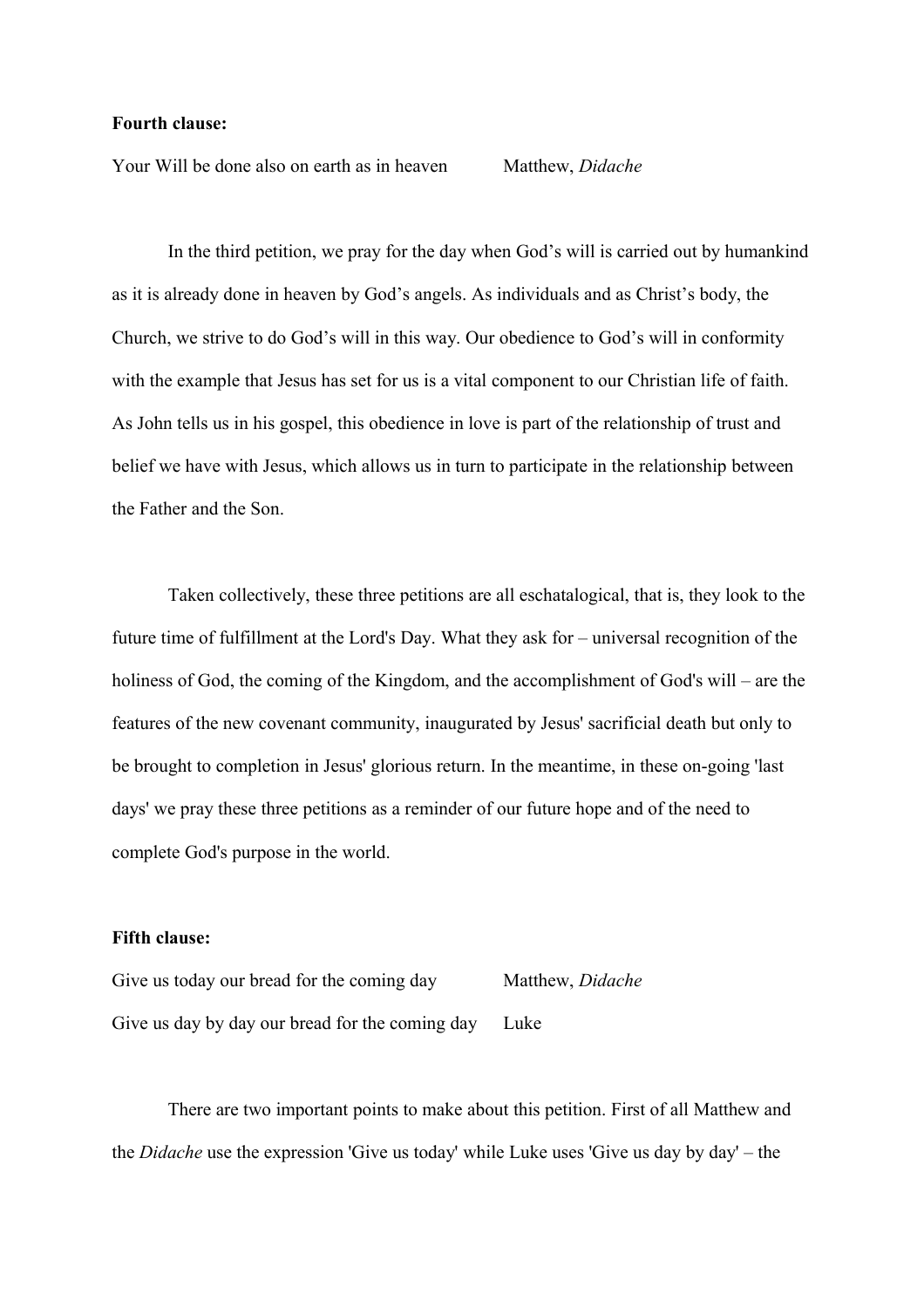focus of the former is more immediate, looking no farther ahead than the coming day, while Luke's version looks ahead to a succession of days as we ask day by day for our needs. It seems that the Matthean version suits the eschatological outlook of the previous three petitions, while the latter version is more suited to our needs in a world in which the coming of the Lord's Day is not and cannot be expected immediately. Possibly this reflects differences between communities more heavily influenced by the presence of converts from Judaism and Gentile proselytism (as is likely the case for Matthew's original audience) and those more heavily influenced by converts from the Gentile world less influenced by prosletytism (as was likely the case for Luke's). In either case in the petition we acknowledge our dependence upon God our Father for our needs.

The other point concerns the expression we have translated here as 'for the coming day' – it is usually translated as 'daily'. In fact, we cannot be sure what the Greek word here, 'epiousion,' exactly meant, because the word appears here in the Lord's Prayer for the first time, and its subsequent occurrences are all in passages based on or explaining this prayer. Although some scholars prefer the interpretation that has led to the traditional translation 'daily', Greek scholars believe that the word to have been coined from the expression 'he epiousa', 'the coming day'. This interpretation fits well with the general eschatological outlook of the prayer. As we pray this prayer, we are encouraged to live in God's time, looking no farther ahead than the coming day, and relying upon God for our daily needs.

## **Sixth clause:**

| And forgive us our debts as we also here with forgive our debtors       | Matthew |
|-------------------------------------------------------------------------|---------|
| And forgive us our debts as we also forgive our debtors                 | Didache |
| And forgive us our sins, for we truly ourselves forgive all our debtors | Luke    |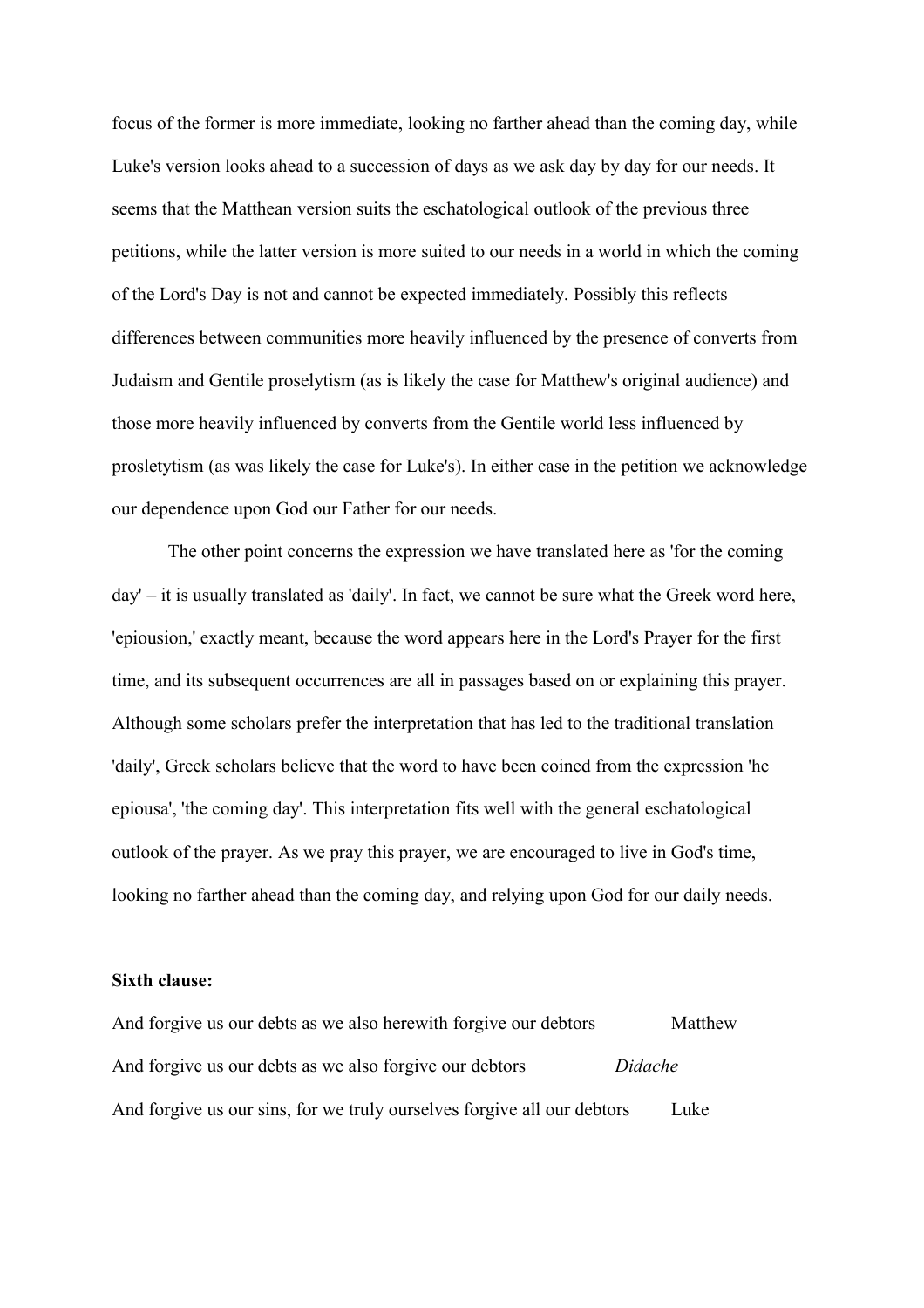The tenses here are important to understand the meaning of the second part of this petition -- Luke and the *Didache* both use the present tense but Matthew's text has a Greek verb form that doesn't exist in English, called an aorist subjunctive, which emphasises that the action of forgiveness here is single and unrepeated. Above I have used a translation suggested by NT scholars J. Jeremias and Raymond Brown. We are therefore asking God to do what we ourselves do: forgive our debtors unconditionally at the last, when we stand before the Judge.

This petition thus has affinities with the parable of the unforgiving steward in Matt 18.21-35 (where it is told in answer to a question from Peter about forgiveness). We pledge ourselves to radical and unconditional forgiveness not as part of a transaction or bargain with God but because in offering that forgiveness to one another we live out the life God desires for us. Just as elsewhere in the Sermon on the Mount Jesus points out that if we who are evil can still give good things to our children when they ask, how much more will our heavenly Father give good things to those who ask, so here our willingness to forgive is the best possible basis for confidence in God's forgiveness. For where else do we learn the lesson of radical and unconditional forgiveness more truly than from God's forgivenss of us?

#### **Seventh clause:**

And bring us not to the trial but deliver us from the Evil One Matthew, *Didache* And bring us not to the trial Luke

This petition looks explicitly forward to the Lord's Day and the tribulation that will come before the end. Many of us aren't comfortable with the picture of the end times that we see in the New Testament -- its apocalyptic flavour jars with the vision we have of Jesus. But there is no doubt that this apocalyptic language and images are part of the message of the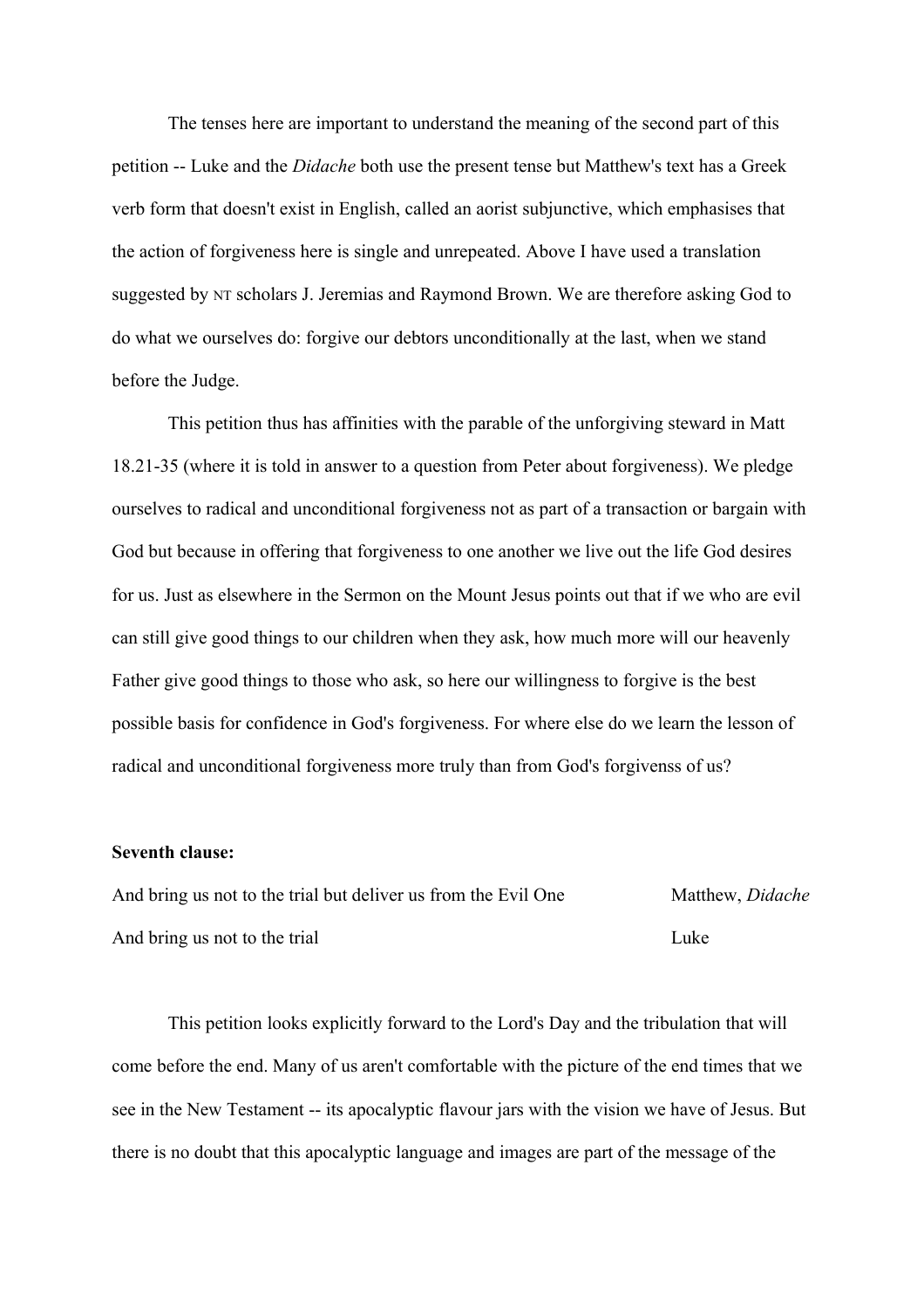earliest disciples and of Jesus himself. And one thing is very clear in that message, the time of trial will be terrible -- according to Jesus in the Markan version of the 'Little Apocalypse': 'And if the Lord had not cut short those days, no one would be saved; but for the sake of the elect, whom he chose, he has cut short those days.' So it is appropriate that we pray not to be brought to that time.

In Matthew and the *Didache*, this petition is completed with a prayer to be delivered 'apo tou ponerou' -- a phrase that could be translated either 'from evil' or 'from the Evil One'. The traditional translation, still followed in the latest version from the English Language Liturgical Consultation, retains 'deliver us from evil' (though they acknowledge 'widespread dissatisfaction' with the translation of this entire petition). Brown argues persuasively that the change from 'temptation' to 'time of trial' in the first part (which the ELLC adopted) actually fits in better with the translation of 'the Evil One' in the second part. I have adopted his suggestions.

In this form the prayer looks ahead not to the Lord's Day as do so many other of the petitions but to the time of suffering that will precede it. When we pray this petition we are acknowledging God's sovereignty over future events and praying for his help and deliverance from the one whom the New Testament acknowledges as prince of this world as that Evil One struggles to maintain his power in the face of the new reality that will come into being with the coming of the Lord's Day.

#### **Eighth clause:**

For the Power and the Glory are yours forever *Didache*

This is likely a liturgical conclusion, summing up our acknowledgement of God's sovereignty throughout the prayer. Given that acknowledgement, which comes more to the